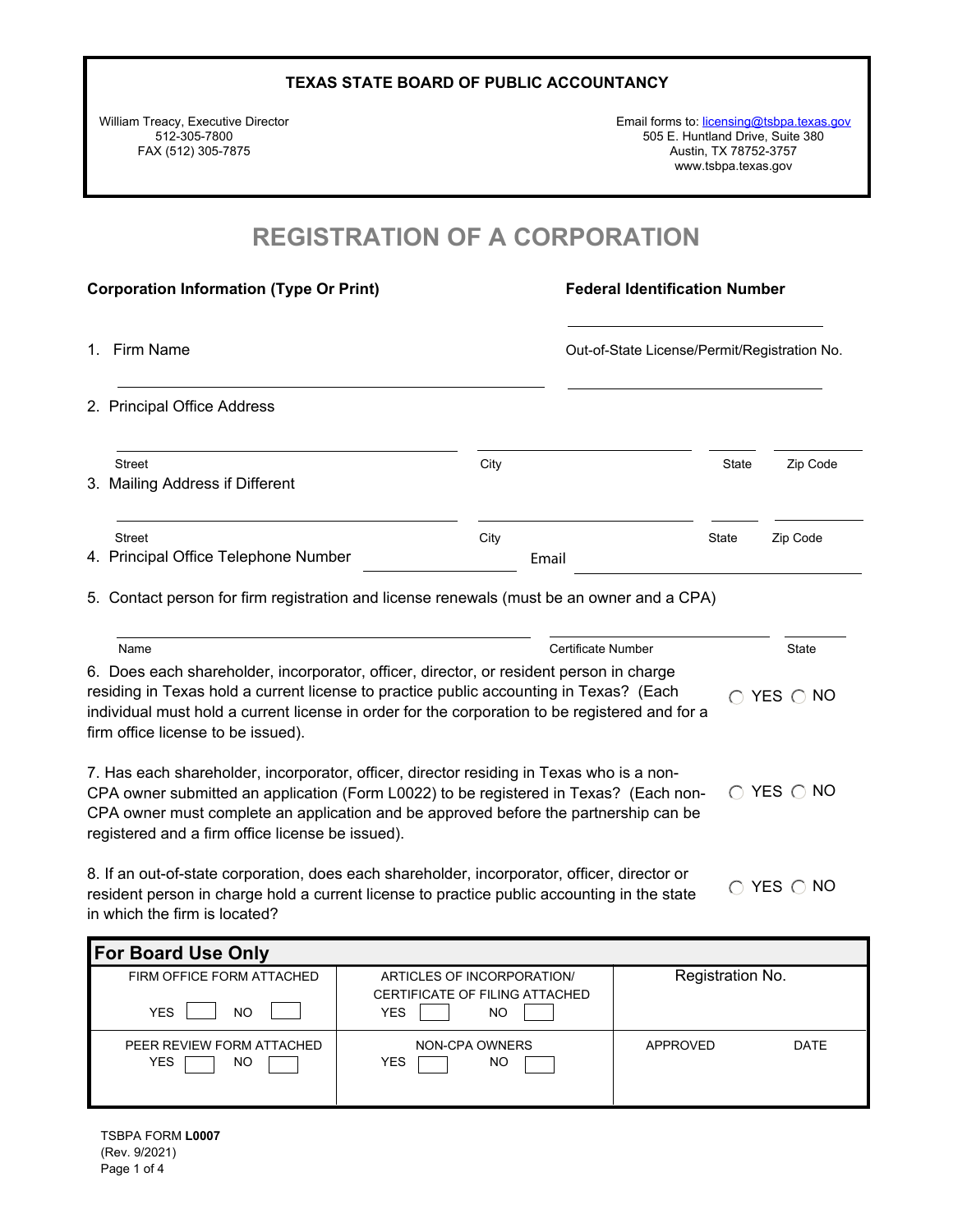William Treacy, Executive Director 512-305-7800 FAX (512) 305-7875

Email forms to: [licensing@tsbpa.texas.gov](mailto:licensing@tsbpa.texas.gov) 505 E. Huntland Drive, Suite 380 Austin, TX 78752-3757 www.tsbpa.texas.gov

# **REGISTRATION OF A CORPORATION - continued**

Firm Name

| 9.       | Date of Incorporation<br>Date Corporation Commenced Practicing In Texas                                                                                                                                                    |                               |                |               |  |  |
|----------|----------------------------------------------------------------------------------------------------------------------------------------------------------------------------------------------------------------------------|-------------------------------|----------------|---------------|--|--|
| 10.      | If this is a Texas firm whose name has changed, list previous firm name:                                                                                                                                                   |                               |                |               |  |  |
|          | Previous Firm Name                                                                                                                                                                                                         | Firm Registration Number      |                |               |  |  |
|          | Date Dissolved                                                                                                                                                                                                             | Effective Date of Name Change |                |               |  |  |
| located? | 11. Does each shareholder, incorporator, officer, director, or resident person in charge who is<br>a CPA hold a current license to practice public accounting in the state in which the firm is                            |                               | <b>YES</b>     | $\bigcirc$ NO |  |  |
|          | 12. Has this firm ever had an application for a license to practice public accountancy denied or<br>had such a permit revoked or suspended by any state or federal agency?                                                 |                               | $\bigcirc$ YES | $\bigcirc$ NO |  |  |
|          | 13. Has any shareholder, incorporator, officer, or director been convicted of any felony or<br>misdemeanor involving fraud or deceit not previously reported to the Board?                                                 |                               | $\bigcap$ YES  | $\bigcirc$ NO |  |  |
|          | 14. Has the firm or any individual associated with the firm been involved in legal or<br>administrative proceedings relating to professional accounting services within the state of<br>Texas during the last three years? |                               | <b>YES</b>     | $\bigcirc$ NO |  |  |
|          | 15. Has a copy of the letterhead currently used by this firm been attached?<br>Check if the firm has no letterhead                                                                                                         |                               | $\bigcap$ YES  | $\bigcirc$ NO |  |  |
|          | 16. Number appearing on the charter issued by the Secretary of State of Texas.                                                                                                                                             |                               |                |               |  |  |
|          | 17. Date charter was issued.                                                                                                                                                                                               |                               |                |               |  |  |
|          | 18. If a Texas firm, are any of the shareholders of the corporation non-CPA owners?                                                                                                                                        |                               | <b>YES</b>     | $\bigcirc$ NO |  |  |
|          | 19. Does the firm principally limit its practice to the type of service indicated in the name?                                                                                                                             |                               | <b>YES</b>     | $\bigcirc$ NO |  |  |
|          | 20. Purpose for which the firm was organized, as stated in the charter                                                                                                                                                     |                               |                |               |  |  |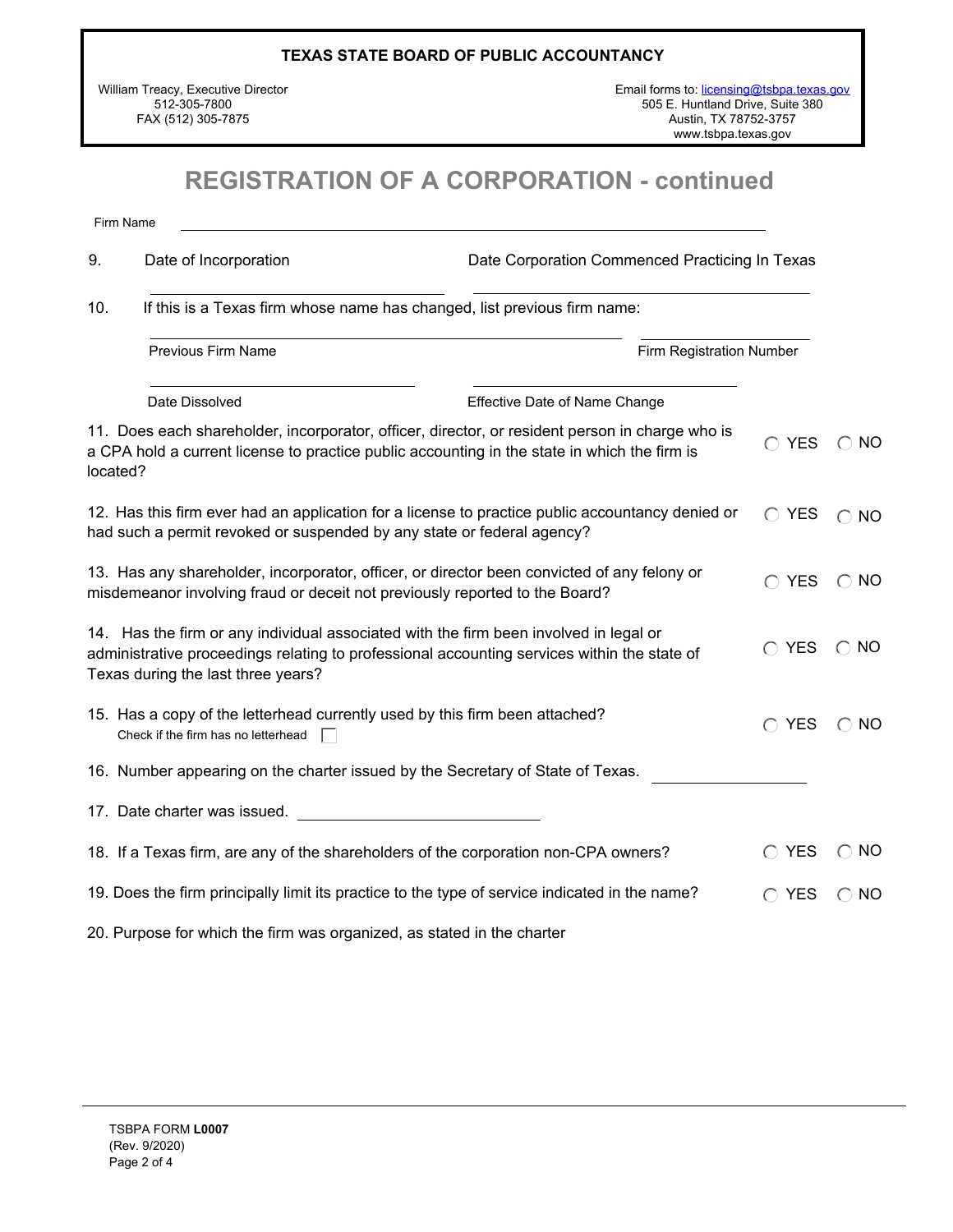William Treacy, Executive Director 512-305-7800 FAX (512) 305-7875

Email forms to: [licensing@tsbpa.texas.gov](mailto:licensing@tsbpa.texas.gov) 505 E. Huntland Drive, Suite 380 Austin, TX 78752-3757 www.tsbpa.texas.gov

# **REGISTRATION OF A CORPORATION - continued**

Firm Name

#### **SHAREHOLDERS, INCORPORATORS, OFFICERS, AND DIRECTORS**

 $\triangleright$  A complete list of all the shareholders, incorporators, officers, or directors, residing in Texas, whether silent or inactive, must be indicated.

The firm's practice in Texas must be performed by an individual who meets the requirements of Section 901.462 of *The Public Accountancy Act* or is performed by an individual who holds a Texas license.  $\blacktriangleright$ 

Each office of the corporation in Texas must be under the full-time charge of at least one person who is authorized to practice public accountancy in Texas. If the corporation is identified as a corporation of certified public accountants, the person in charge must hold a valid license and be a certified public accountant. ÿ

**THE BOARD MUST BE NOTIFIED IN WRITING IF THERE IS** *an admission or withdrawal of a shareholder, incorporator, officer, or director from the corporation; a change in office maintained in Texas and/or a change in the resident person in charge of said office both as to the name and address of the resident person and the address of the office with which the licensee is associated; or any other changes which were required for registration.* ÿ

*All changes must be reported to the Board within one month (30 days) after such changes become effective.* ÿ

|                                         | LIST ALL CPAs ASSOCIATED WITH THE CORPORATION                                   |                      |                          |         |                            |             |              |          |                            |
|-----------------------------------------|---------------------------------------------------------------------------------|----------------------|--------------------------|---------|----------------------------|-------------|--------------|----------|----------------------------|
|                                         |                                                                                 | Check All That Apply |                          |         |                            |             |              |          |                            |
| Name (Must Be That                      | Residence Street Address, City, and Zip Code                                    | Shareholder          |                          |         | <b>States Certified In</b> |             |              |          | Is License                 |
| of an Individual)                       | (PO Box Numbers Not Acceptable)                                                 |                      | Incorporator<br>Director | Officer | Cert. No.                  |             | <b>State</b> |          | Current?                   |
|                                         |                                                                                 |                      | $\mathbf{I}$             |         |                            |             |              |          | $\bigcap$ Yes $\bigcap$ No |
|                                         |                                                                                 |                      | $\mathbf{1}$             |         |                            |             |              |          | $\bigcap$ Yes $\bigcap$ No |
|                                         |                                                                                 |                      |                          |         |                            |             |              |          | $\bigcap$ Yes $\bigcap$ No |
|                                         |                                                                                 |                      |                          |         |                            |             |              |          | $\bigcap$ Yes $\bigcap$ No |
|                                         | LIST THE NON-CPA PARTNERS ASSOCIATED WITH THE PARTNERSHIP                       |                      |                          |         |                            |             |              |          |                            |
| Name (Must Be That<br>of an Individual) | Residence Street Address, City, and Zip Code<br>(PO Box Numbers Not Acceptable) |                      |                          |         |                            | Shareholder | Incorporator | Director | Officer                    |
|                                         |                                                                                 |                      |                          |         |                            |             |              |          |                            |
|                                         |                                                                                 |                      |                          |         |                            |             |              |          |                            |
|                                         |                                                                                 |                      |                          |         |                            |             |              |          |                            |

TSBPA FORM **L0007** (Rev. 9/2021) Page 3 of 4